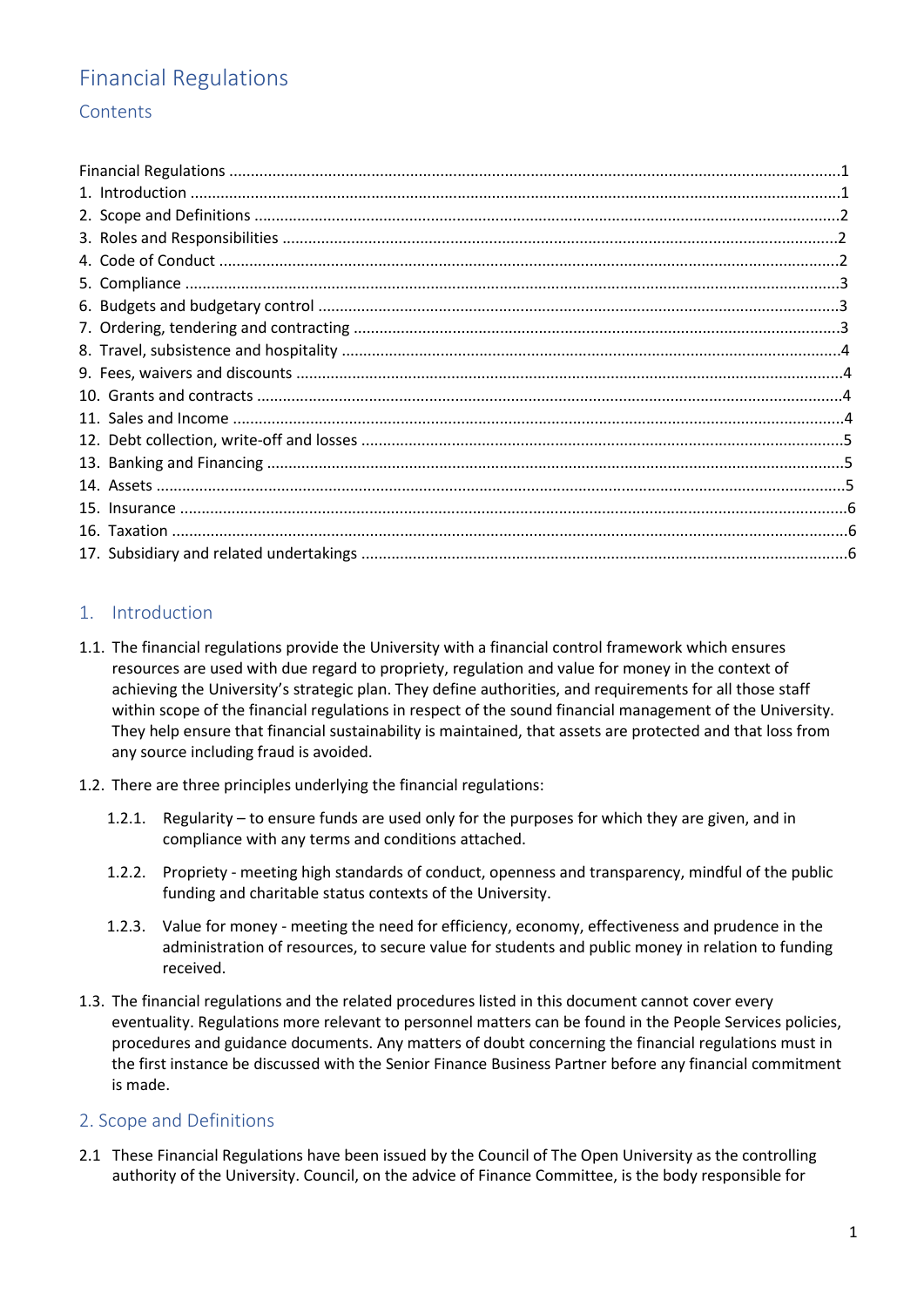regulating and controlling the finances of the University in accordance with the University's Charter and Statutes and with the requirements of legislation.

- 2.2 The financial regulations apply to all staff, consultants, committee members and directors of the Open University Group: The Open University, Open University Worldwide Limited and Open University Student Budget Accounts Limited.
- 2.3 The regulations apply to all income and expenditure of the Open University Group and provide the basis for the efficient management and control of all finances and the safeguarding of all assets.
- 2.4 These Regulations should be read in conjunction with the Supplementary Notes and the University's Financial Procedures. The Regulations set down the principles that must be followed and the Supplementary Notes and Procedures set down the way in which the principles should be applied.
- 2.5 Where authority definitions and limits are defined in management and governance body terms of reference, or in job descriptions of designated roles within the University, they are not duplicated within this set of financial regulations. The Supplementary Notes incorporate the schedule of Financial Delegation.
- 2.6 These Financial Regulations shall be effective from 1 December 2020. It is the responsibility of the Chief Financial Officer to maintain a continuous review of the Regulations and to seek to update them periodically through Council approval on the advice of Finance Committee. The Chief Financial Officer shall ensure that these Regulations and any changes are communicated effectively.

# 3. Roles and Responsibilities

- 3.1 **The University Council** has the overall responsibility for the financial affairs of the University. Before determining any question of finance, which directly affects the educational policy of the University, the Council shall first seek and consider the views of the Senate.
- 3.2 The **Vice-Chancellor** is the University's chief academic and administrative officer and is designated 'accountable officer' in addition to being by virtue of their office a member of the Council and Senate and of any committee appointed by either of those bodies.
- 3.3 **Finance Committee**, on behalf of Council, oversees and reviews financial matters and makes recommendations to Council on issues set out in its Constitution. The Treasurer is chair of Finance Committee.
- 3.4 **The Vice-Chancellor's Executive (VCE)** is responsible for advising the Vice-Chancellor on the allocation of financial resources as part of institutional budget submissions for recommendation to Finance Committee and Council and for in-year re-allocation within the budgets approved by Council.
- 3.5 **The Planning and Co-Ordination Group (PGC)** is responsible for advising VCE on financial planning and resource allocation for academic, business and professional areas.
- 3.6 **The Chief Financial Officer (CFO)** is responsible for the financial management, reporting and controls of all activities within the University Group. The CFO reports to the Vice-Chancellor.

3.7 .

- 3.8 **Budget Holders** are responsible for the planning, allocation, performance and review of resources in their area of responsibility. This includes directing corrective action in the use of resources as required, being accountable to their line manager and ultimately the Vice-Chancellor for use of resources allocated to them and for incurring expenditure. A budget holder may only incur expenditure against the budget for which he/she has responsibility and in accordance with these Regulations.
- 3.9 Budget holders may delegate the authority to incur expenditure within their budgets to a **Delegated Budget Holder**, subject to the review of such arrangements by the Chief Financial Officer. The budget holder remains accountable for control of income and expenditure. Unless specified references in the financial regulations to 'Budget Holder' apply equally to 'Delegated Budget Holder' where such arrangements have been applied.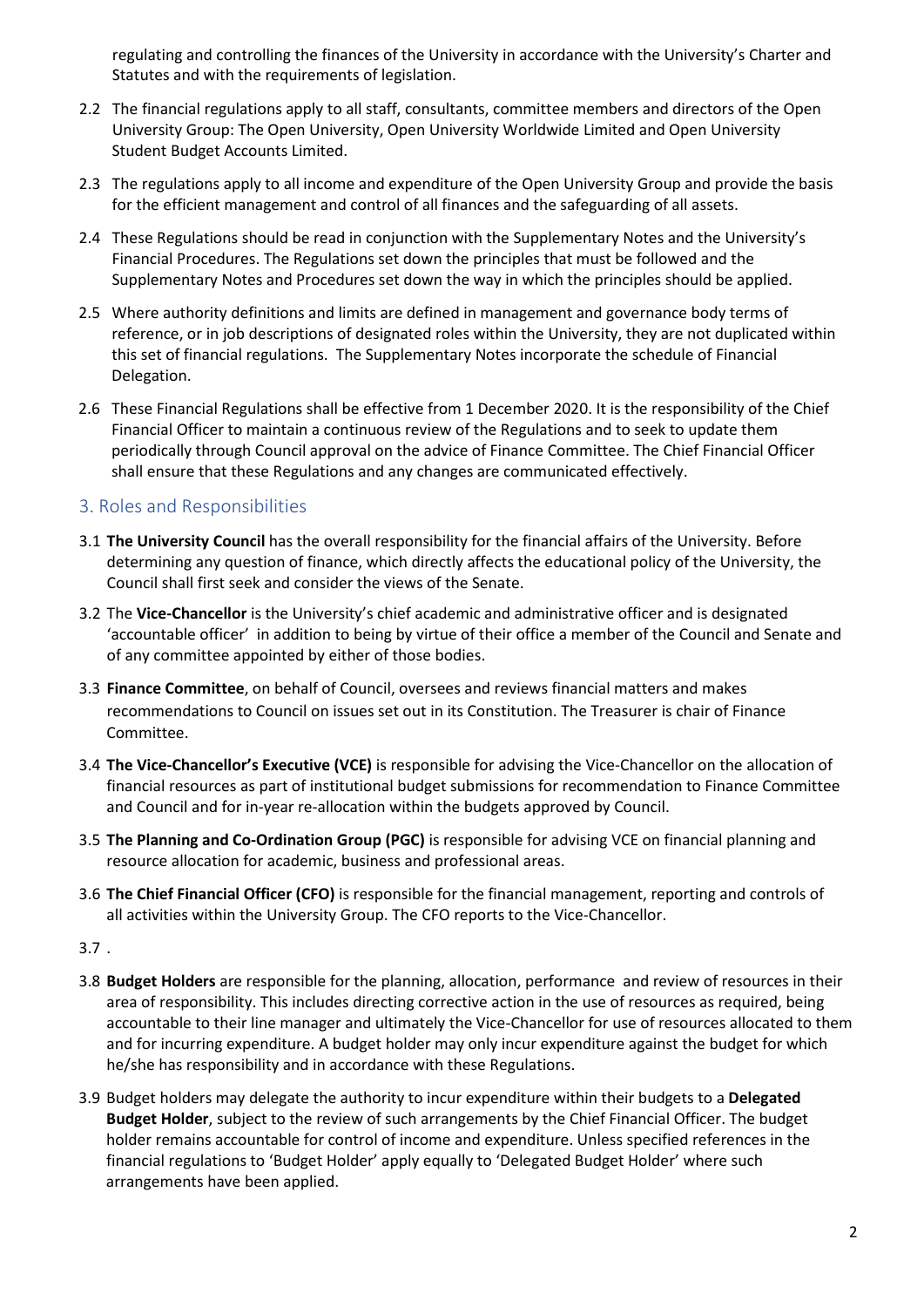- 3.10 **Senior Finance Business Partner** leads the team responsible for providing professional finance and com mercial support service to each faculty and business unit.
- 3.11 **Procurement Manager** leads the team responsible for providing procurement support services to each faculty and business unit.

## 4. Code of Conduct

- 4.1 All those in scope as defined in paragraph 2.2 are responsible for acting honestly and with integrity and must have due regard to all relevant compliance, anti-fraud and whistleblowing policies: [http://intranet6.open.ac.uk/governance/anti-fraud/ou-policies.](http://intranet6.open.ac.uk/governance/anti%E2%80%90fraud/ou%E2%80%90policies)
- 4.2 When staff or students raise concerns about any reasonable suspicions they may have concerning irregularities in the running of the University or of activities of colleagues within the University, this should be handled within the policy and guidance set down by the University in its Whistleblowing policy statement.
- 4.3 Members of Council and Council Committees and Officers of the University are required to disclose interests in the University's register of interests maintained by the University Secretary and to ensure that entries relating to them are kept up to date. Further information about governance roles can be found on the University's governance website: [http://www.open.ac.uk/about/main/governance-ou.](http://www.open.ac.uk/about/main/governance%E2%80%90ou)
- 4.4 Resources must not be utilised for unauthorised personal use.

### 5. Compliance

- 5.1 Compliance with the Financial Regulations is compulsory for all those in scope as defined in paragraph 2.2, and non-compliance may be considered a disciplinary matter.
- 5.2 If a budget holder or delegated budget holder appears not to be taking steps to avoid overspending or not demonstrating appropriate consideration of value for money in the use of the budget, the Chief Financial Officer, after consulting the relevant Line Manager, may give notice that the budget holder or delegated budget holder shall not incur or authorise further expenditure until adequate evidence has been given that appropriate action is being taken to protect the University's financial position.

### 6. Budgets and budgetary control

- 6.1 Budget holders and delegated budget holders are responsible for making themselves aware of, and observing, the conditions accepted by the University relating to sources of funding.
- 6.2 Budget holders and delegated budget holders are responsible for the proper use of the budgets made available to them, ensuring economy, efficiency, effectiveness and driving value, where appropriate, for students. All expenditure must be incurred solely in support of the objects of the University as specified in its Charter and Statutes.
- 6.3 Budget holders and delegated budget holders must use the systems, tools and processes defined by Finance and Business Services to ensure proper management of the resources under their control, and are required to adhere to the requirements as set out in these Regulations and Financial Procedures.
- 6.4 Budget holders and delegated budget holders must not authorise or incur expenditure that will cause an unauthorised overspend of their overall budget.
- 6.5 Budgets are allocated as staff and non staff budgets. Budget holders may manage in-year non recurrent flexibility across staff and non staff expenditure whilst ensuring there is no overall increase in the expenditure for the Unit as a whole and that the use of non staff budgets for staff expenditure is limited to the lower of £250,000 or 5% of the staff budget, without the approval of the relevant Line Manager. Tuition budgets are excluded from this requirement and are managed based on student volumes. Budget holders may incur additional expenditure, as a result of unplanned income generation activity up to the levels agreed through bid approvals. Any new expenditure in the current budget year that commits to expenditure in future years, such as staffing, must be managed within future year budget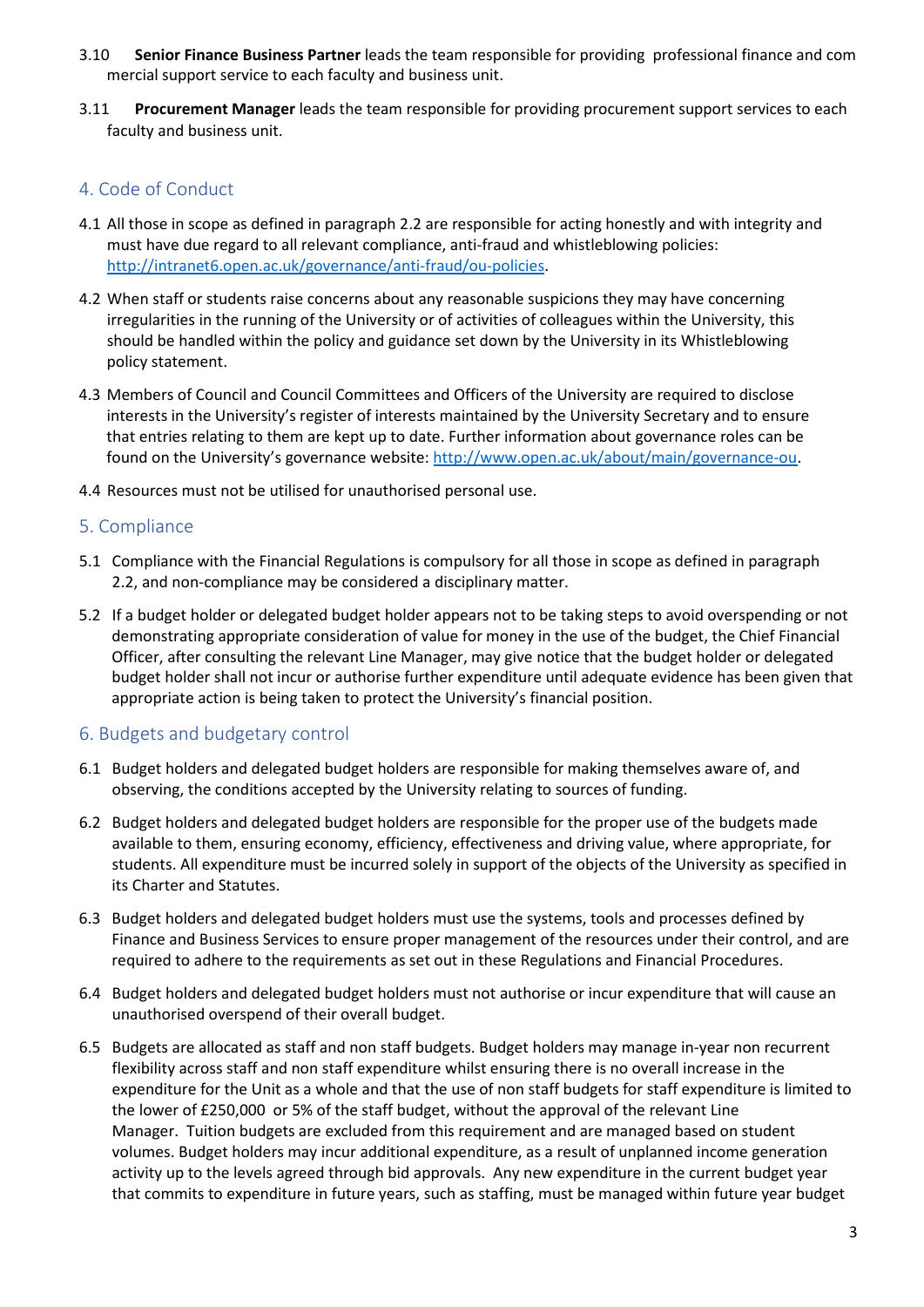allocations in line with the Financial Regulations. This regulation is not applicable to delegated budget holders.

6.6 Budget holders must report to their Senior Finance Business Partner any significant changes in forecast income and expenditure as they become aware and not wait until the next forecasting period.

### 7. Procurement of goods and services

- 7.1 All activities related to the procurement of goods and services shall be in accordance with the University's procurement policy.
- 7.2 The Procurement Manager acts on behalf of the Chief Financial Officer as the authorised contracting officer for the purchase of goods and services, except for those for which specific alternative arrangements have been authorised by the Chief Financial Officer.
- 7.3 Orders should be placed using one of the approved buying channels as set out in the Procurement Policy.
- 7.4 Goods or services may not be purchased by individuals and subsequently reclaimed except in accordance with the Travel and Expenses policy. The Chief Financial Officer reserves the right to deny an application for reimbursement of expenses.
- 7.5 The purchase of certain categories of goods and services may require approval from specialist departments in accordance with approved buying channel processes.
- 7.6 All non-expenses payments to staff shall be made through the Staff Payments Office.
- 7.7 No guarantee or letter of comfort shall be issued other than by the Chief Financial Officer within limits approved by Finance Committee.
- 7.8 Ex-gratia payments shall only be made with the approval of either the University Secretary or the Chief Financial Officer, and in the case of students with the approval of the Director, Academic Services.

# 8. Travel, subsistence and hospitality

- 8.1 The travel and subsistence policy should be used to determine the business expenses that may be incurred, whether through advance booking or through retrospective reclaim.
- 8.2 Flights, rail, ferries, car hire and accommodation shall be booked in advance utilising the travel management company currently contracted by the University. By exception, and with prior Budget Holder or delegate approval, where this is a justifiable business reason staff may incur the expense personally and reclaim through the travel and subsistence expense system.
- 8.3 Travel and expenses reclaims must be made using the expenses claim processes, and within two months of the expense being incurred.
- 8.4 International travel must be used in accordance with the International Travel policy and processes and shall be approved in advance by the Head of Unit or nominee who will be satisfied as to the value for money aspect of the journey.
- 8.5 The level of hospitality offered to staff and external guests at University expense must conform to the guidance set out in the hospitality and gifts policy.
- 8.6 Hospitality and gifts must only be accepted in accordance with the hospitality and gifts policy.
- 8.7 CreditCards must only be issued and used with the approval of the Chief Financial Officer. The cards must be used for valid business expenses only within the parameters set by the Chief Financial Officer on issue, and the Chief Financial Officer has authority to withdraw any card issued.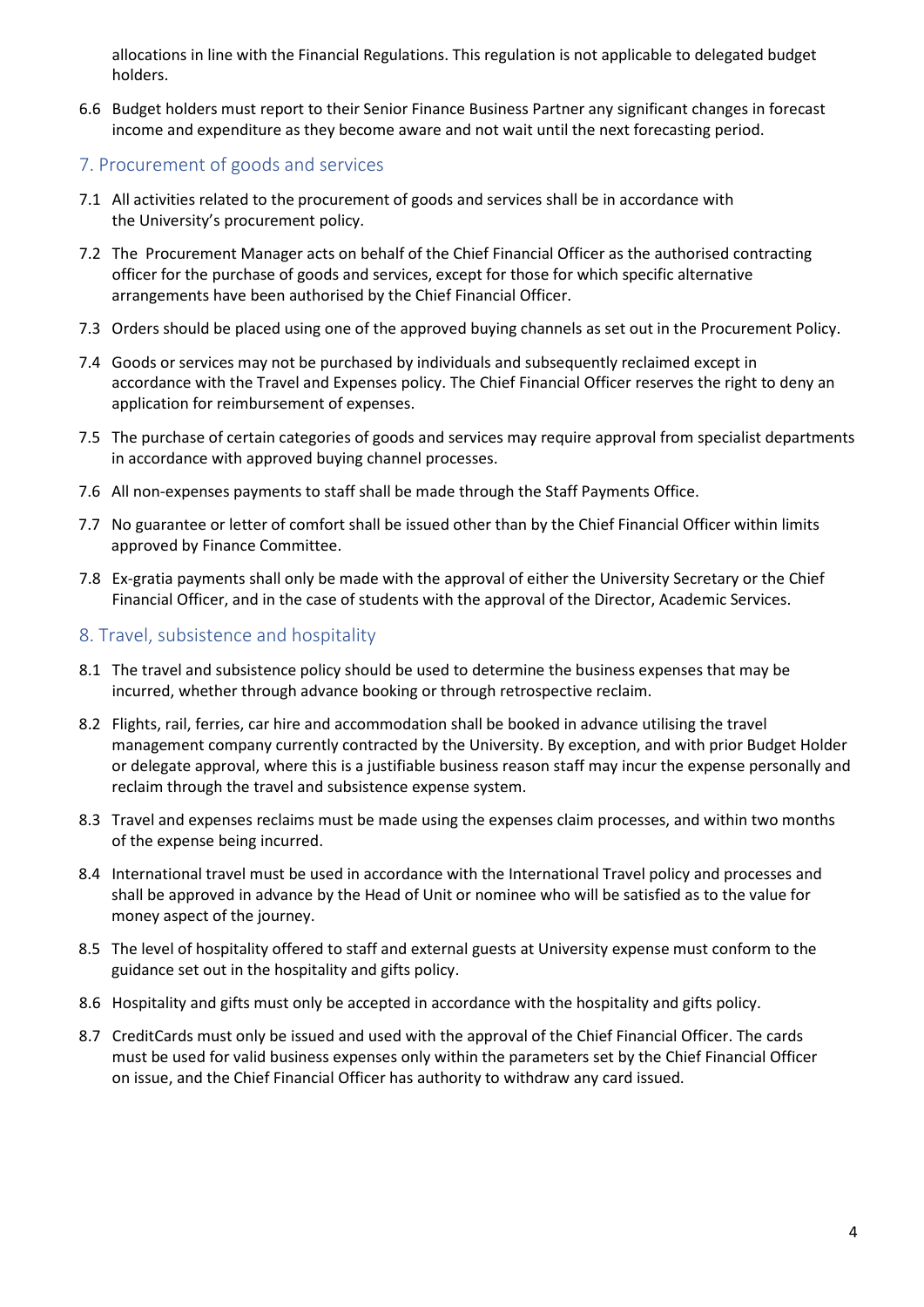#### 9. Fee waivers and discounts

9.1 Fee waivers and discounts may only be applied in accordance with schemes approved by the Chief Financial Officer. In exceptional circumstances, such as in response to student complaints, the Director, Academic Services may grant fee waivers or discounts.

#### 10. Grants and contracts

- 10.1 All bids for grants and contracts (research and non-research) shall be prepared in accordance with the University's set procedure for their compilation and submission. No submission shall be made, or commitment entered into, before the completion of this approval procedure.
- 10.2 Contracts shall be signed only by the Vice-Chancellor, University Secretary, Chief Financial Officer, Director of Treasury Services, Deputy Finance Director, or Commercial Legal Services Manager or such other person approved by the Chief Financial Officer on behalf of the Vice-Chancellor .

#### 11. Sales and Income

- 11.1 Any asset, including intangible assets such as intellectual property, may only be disposed of by contract and must be in accordance with the procedure set down by the Head of Procurement.
- 11.2 All sales contracts shall be on standard terms unless authorised by the Chief Financial Officer. Contracts must be agreed before any commitment is made or resources committed.
- 11.3 Financial Procedures for costing, pricing and recovery of direct and indirect costs must be followed.
- 11.4 The financial arrangements for any other income-generating activity (e.g. conferences) shall be checked with the relevant Senior Finance Business Partner to ensure it is adequately priced, collection arrangements are appropriate and legal and tax implications are considered.
- 11.5 Fundraising initiatives should only be undertaken with the knowledge of and under the guidance of the Director of Vice-Chancellor's Office (also responsible for the Development Office), who shall consult the Chief Financial Officer on the accounting treatment for the income where appropriate.
- 11.6University sales invoices may only be issued under the authority of the Chief Financial Officer. Units or individual members of staff must not issue their own invoices.
- 11.7 Any income received should be banked intact into an official University bank account as soon as possible and recorded on a timely basis. No payments shall be made directly out of cash received.
- 11.8 Collection processes and systems must only be operated with the prior approval of the Chief Financial Officer.

#### 12. Debt collection, write-off and losses

- 12.1 The Chief Financial Officer has authority to write off debts to an individual value up to £10,000. Any higher amount must be approved by Finance Committee.
- 12.2 The Director, Academic Services is responsible to the Chief Financial Officer for the collection of tuition fees under the delegated authority of the Chief Financial Officer. Any decision whether to pursue recovery of a fee debt may only be made by the Director, Academic Services under this authority.
- 12.3 Budget holders and delegated budget holders shall inform their Senior Finance Business Partner immediately of any information which might affect recovery of sums due including renegotiation of amounts due and amendment to payment plans.
- 12.4 Stock may only be written off or written down in value by agreement between the Director, LDS and the Chief Financial Officer.
- 12.5 Any member of staff must notify the Insurance Officer in Finance and Business Services immediately of the loss of any asset, stock or stores under their control caused by theft or damage.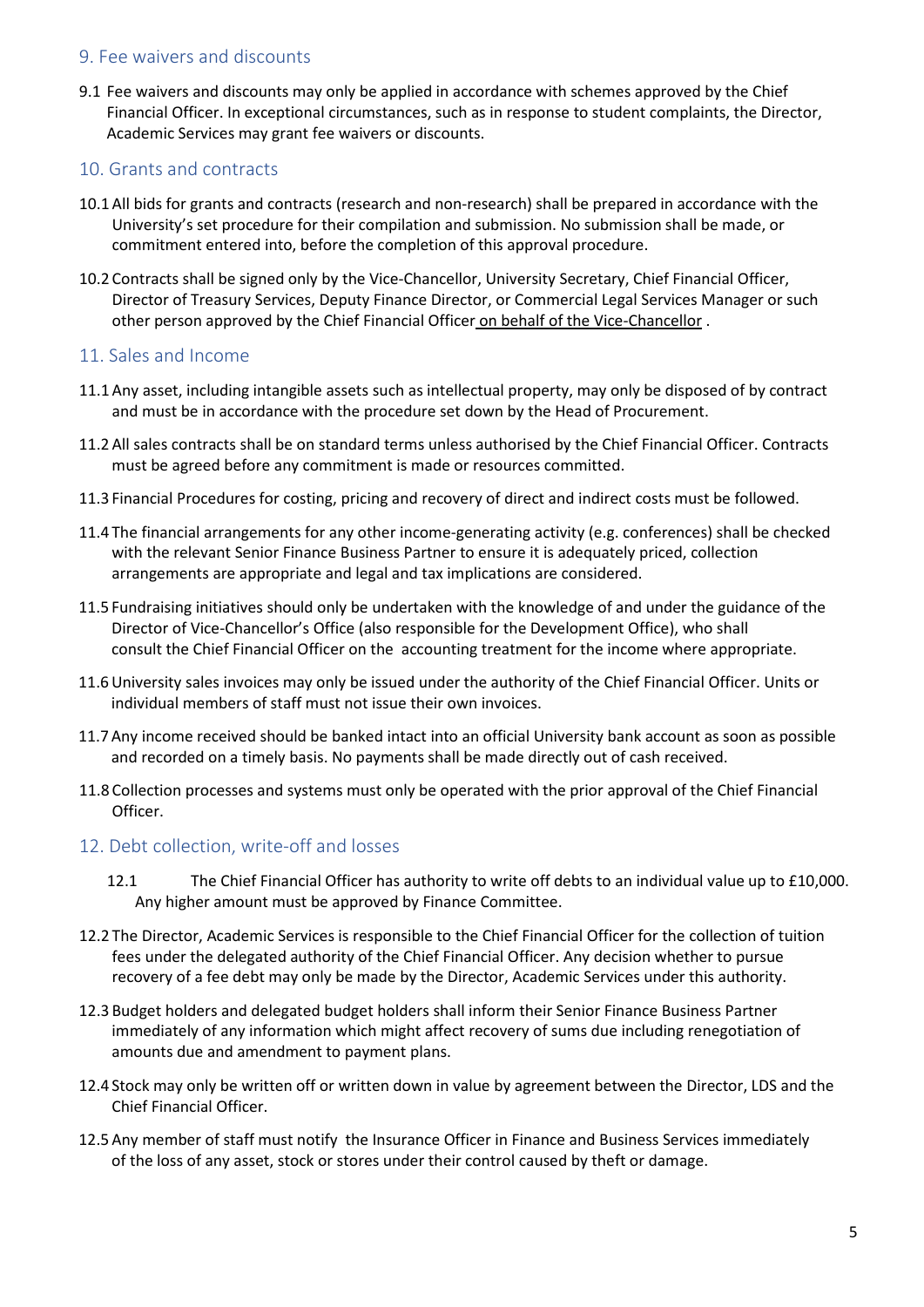# 13. Banking and Financing

- 12.1No member of staff should enter into communication with the University's bankers without the prior approval of the Chief Financial Officer.
- 12.2 Bank accounts shall only be opened with the prior approval of the Chief Financial Officer.
- 12.3 Mandates for the operation of the bank accounts shall be approved by Finance Committee.
- 12.4 All cheques shall be ordered only on the authority of the Chief Financial Officer, who shall ensure proper arrangements for their safe custody.
- 12.5Direct debit arrangements, whether collections or payments, must only be entered into under the authority of the Chief Financial Officer.
- 12.6 The Chief Financial Officer shall approve the holding of imprest accounts. Such accounts shall only be operated where there is a need on the grounds of administrative convenience and efficiency. The account shall only be used for minor expenditure of an occasional and trivial nature.
- 12.7No borrowing or any other form of financing can be obtained unless authorised by the CFO.

#### 14. Assets

- 14.1Only the Director of Estates can acquire, dispose, tax, insure, meet legal compliance requirements and maintain University vehicles, except where the Director of Estates chooses to delegate these responsibilities.
- 14.2University vehicles shall only be used by persons and for purposes authorised by the Head of Unit. Those responsible for managing vehicles must be satisfied that the appropriate University insurance cover is in place for the use being made and for the age, qualifications and licence limitations of the intended driver. In cases of uncertainty, the University's insurance office in Finance and Business Services should be consulted.
- 14.3 Acquisition of equipment and furniture shall be in accordance with the regulations set out in sections 6 (Budgets and budgetary control) and 7 (Ordering, tendering and contracting).
- 14.4Heads of Units are responsible for the assets within their unit and are required to maintain an inventory (which need not include furniture). This should be available at all times and used annually to update insurance cover. Inventories shall include computer software and shall be capable of being reconciled to software licence permissions held.

#### 15. Insurance

- 15.1 All contact with insurers and insurance brokers shall be through the Director of Treasury Services (or nominee), where advice can be provided on the University's insurance arrangements.
- 15.2Heads of Units must advise the Director of Treasury Services (or nominee) of any significant change in the level or nature of risks as soon as they are identified.

#### 16. Taxation

- 16.1 External professional taxation advice shall only be sought with the approval of the Chief Financial Officer.
- 16.2Units should consult their Senior Finance Business Partner at the earliest stage possible on the tax implications of any new activity.

### 17. Subsidiary and related undertakings

17.1 A related undertaking is "any undertaking, including companies, spin-out arrangements and other corporate entities, over which the University has control or exercises a substantial degree of influence in relation to that company's activities". Authorisation for the creation of a related undertaking must only be given by Council, acting on the advice of Finance Committee and the Chief Financial Officer.